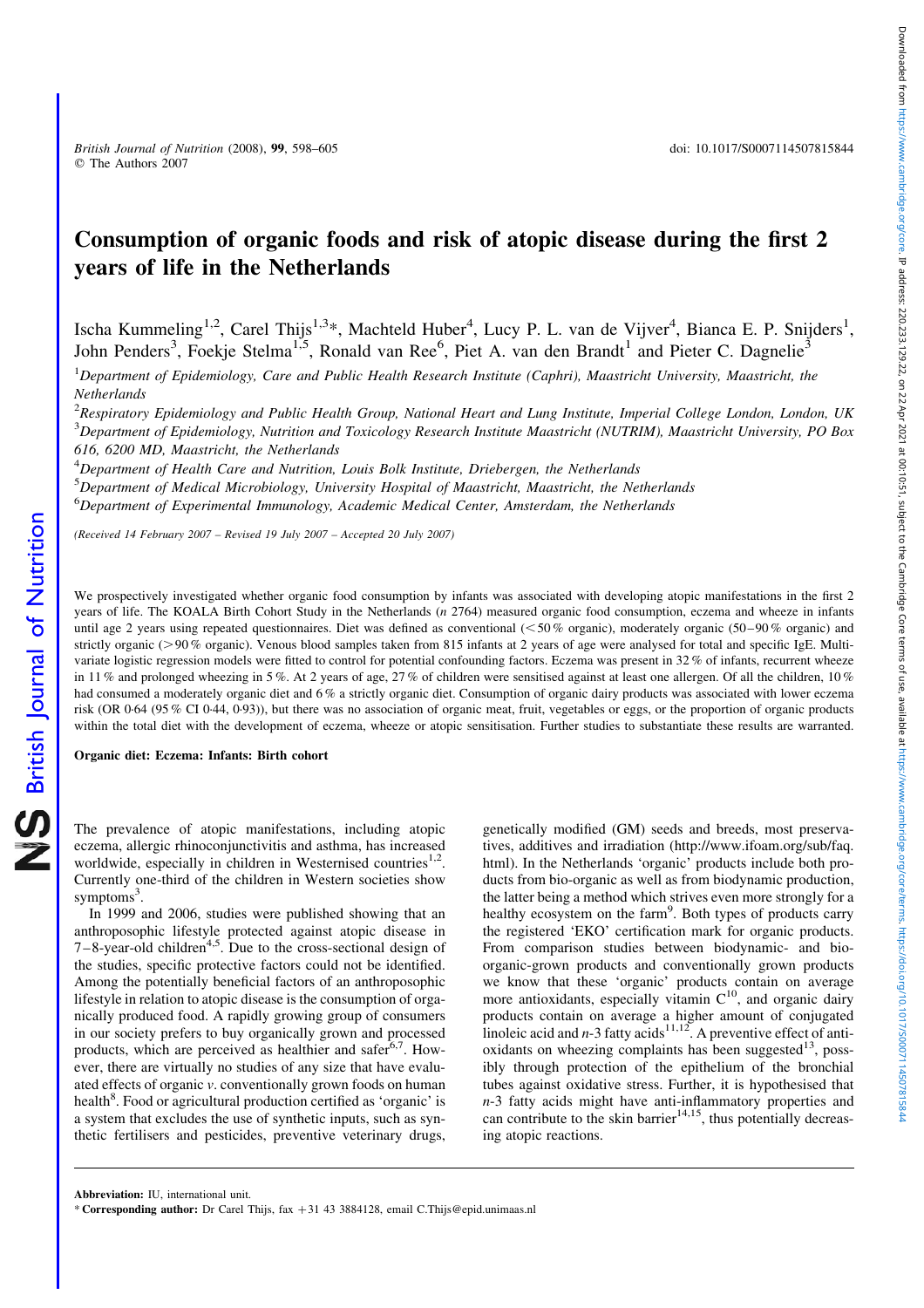The present paper describes the first prospective study to evaluate the role of organic food consumption on human health. In a large birth cohort study in the Netherlands, we investigated whether early-life organic food consumption was associated with developing atopic manifestations in the first 2 years of life.

# Experimental methods

## Study subjects

British Journal of Nutrition

**NS** British Journal of Nutrition

A detailed description of the study design has previously been published<sup>16</sup>. In summary, the KOALA Birth Cohort Study started in October 2000. KOALA is (in Dutch) an acronym for Child, Parent and health: Lifestyle and Genetic constitution. Healthy pregnant women were recruited from an ongoing prospective cohort study on Pregnancy-related Pelvic Girdle Pain<sup>17</sup> at 34 weeks of gestation ('conventional sub-cohort'). Additionally, pregnant women with so-called 'alternative' lifestyles were recruited through several specific recruitment channels, i.e. anthroposophic doctors, midwives, under-five clinics, Steiner schools, posters and flyers in organic food shops ('alternative sub-cohort'). A total of 2834 participants were included in the KOALA study, of whom 2343 were recruited through the Pregnancy-related Pelvic Girdle Pain study and 491 through the specific 'alternative' recruitment channels. The study was approved by the medical ethical committee of the University of Maastricht and Academic Hospital Maastricht. All participants gave signed informed consent and completed the first questionnaire at the third trimester of pregnancy.

Three children were excluded for Down's syndrome and sixty-seven for prematurity (gestational age  $\leq$  37 weeks), resulting in 2764 participants. Loss-to-follow-up rates were low: 93·4 % (n 2598) of all recruited participants were followed up until age 2 years, with information available on at least one of the health outcomes measured in the study (this was  $93.5\%$  (*n* 2135) of the conventional and  $96.3\%$  (*n* 463) of the alternative sub-cohort).

All parents were sent detailed questionnaires when the infants were 3, 7, 12 and 24 months of age. Parents in the second half of the cohort  $(n 1301)$  were also asked to consent to infant venous blood sampling at age 2 years. Of these, 815 (65 %) gave signed informed consent and were visited at home for blood sampling.

# Exposure and follow up

Organic food consumption was measured at age 2 years, by parental reported diet of the infant in the second year of life. Parents were asked whether their infant had consumed meat, eggs, vegetables, fruit, dairy products, bread and/or dry products such as pasta, rice, beans and wheat. If yes, parents were further asked whether these products were conventionally or organically produced. Three diet categories were defined: 'conventional' (organic in  $\leq 50\%$  of the occasions that the food is eaten); 'moderately organic' (organic in  $50-90\%$  of the occasions); 'strictly organic' (organic in  $>90\%$  of the occasions). Each of the seven food groups was given a score, depending on the percentage organic ('conventional',  $score = 0$ ; 'moderately organic',

score 0.7 (mean of 0.5–0.9); 'strictly organic', score  $= 1$ ). The scores were added up and divided by the number of food groups that had been eaten. After multiplying by 100 a score between 0 and 100 % was achieved. Organic food consumption is more frequent among individuals with alternative lifestyle practices than in the Dutch general population. Therefore, we calculated cut-off points for three equal groups within our alternative sub-cohort only, which were 21·0 and 71·0. Then, for the whole cohort, we defined a conventional diet as a score below 21·0, a moderately organic food diet as a score between 21·0 and 71·0 and a diet strictly based on organic products as a score above 71·0. The production method of the foods consumed in the second year of life was considered to reflect the production method of foods consumed in the entire first 2 years of life.

Organic food consumption was measured in pregnant mothers at 34 weeks of gestation, by repeating the abovedescribed procedure, using the same food products (ever consumed during pregnancy) and cut-off points to be able to compare the diets of the mothers with those of the infants. The information on the mother's diet was used as a proxy for the infant's at age 2 years when information was missing due to incomplete questionnaires (n 453; 16 %) since organic food consumption by mothers was strongly correlated with organic food consumption by infants (Pearson's R 0·85;  $P < 0.001$ .

Eczema and wheeze occurrence were assessed by questionnaires (from the International Study of Asthma and Allergies in Childhood; ISAAC)<sup>18</sup> adapted to the infant's age and spacing between questionnaires. At age 7, 12 and 24 months, parents were asked whether their child had ever had an itchy rash that was coming and going in the past months. If this question was answered affirmatively at least once, infants were classified as having developed eczema in the first 2 years of life. Infants for whom only diaper rash, rash around the eyes and/or scalp scaling was reported were not regarded as having developed eczema. Wheeze was also covered in the 7, 12 and 24 months postpartum questionnaires. 'Recurrent wheeze' was defined as reported presence of wheezing with at least four attacks ever in the first 2 years. 'Prolonged wheeze' was classified as ever having been awake due to wheezing in both the first and second year.

## Assessment of sensitisation

Total IgE antibodies were measured using RIA in serum samples as described elsewhere<sup>19,20</sup>. Results are expressed as international units (IU) IgE/ml; 1 IU is 2·4 ng IgE. For values  $\leq 150$  IU/ml a sandwich RIA was used<sup>20</sup>; for values  $>150$  IU/ml, a competitive RIA<sup>19</sup>. Serum levels of specific IgE against hen's egg, cows' milk, peanut, birch pollen, grass pollen, cat, dog, and house dust mite were determined by the radioallergosorbent test as described previously $^{20}$ . Calculation was performed by means of a standard curve that was obtained by a radioallergosorbent test with a dilution series of a chimeric monoclonal IgE antibody against the major house dust mite allergen Der p 2 and sepharose-coupled recombinant Der p 2 (Schuurman et  $al^{21}$ ). The detection limit for total and specific IgE was  $<$  0·50 IU/ml and  $<$  0·13 IU/ml, respectively. We defined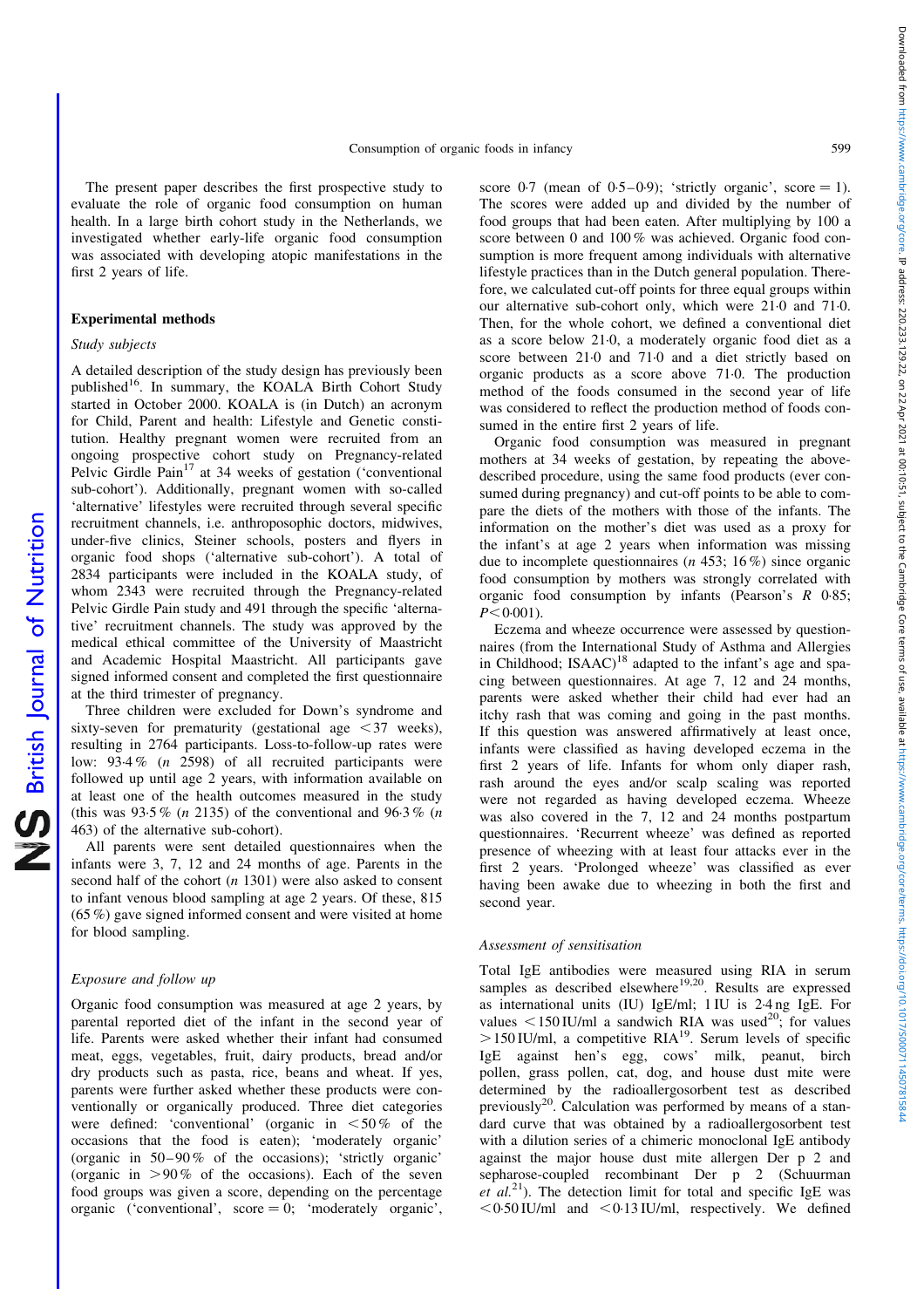<span id="page-2-0"></span>

| Characteristic                                                | Total cohort<br>(n 2764) | <b>Total cohort</b><br>$(%)^*$ | Conventional<br>(n 2306)<br>$(%)^*$ | Moderately organic<br>(n 283)<br>$(%)^*$ | Strictly organic<br>(n 175)<br>$(%)^{*}$ |
|---------------------------------------------------------------|--------------------------|--------------------------------|-------------------------------------|------------------------------------------|------------------------------------------|
| Male                                                          | 1410                     | 51                             | 51                                  | 48                                       | 55                                       |
| Parental history of allergy                                   |                          |                                |                                     |                                          |                                          |
| None                                                          | 1339                     | 48                             | 48                                  | 51                                       | 53                                       |
| Father                                                        | 519                      | 19                             | 19                                  | 14                                       | 22                                       |
| Mother                                                        | 604                      | 22                             | 22                                  | 24                                       | 15                                       |
| <b>Both</b>                                                   | 302                      | 11                             | 11                                  | 11                                       | 10                                       |
| Older sibling history of allergy                              |                          |                                |                                     |                                          |                                          |
| No older siblings                                             | 1155                     | 44                             | 45                                  | 35                                       | 33                                       |
| One older sibling - not atopic                                | 833                      | 31                             | 31                                  | 32                                       | 36                                       |
| One older sibling - atopic                                    | 261                      | 10                             | 10                                  | 11                                       | 10                                       |
| $\ge$ Two older siblings – not atopic                         | 235                      | 9                              | 8                                   | 12                                       | 15                                       |
| $\geq$ Two older siblings – one or both atopic                | 159                      | 6                              | 6                                   | 10                                       | 6                                        |
| Unknown                                                       | 121                      |                                |                                     |                                          |                                          |
| Breast-feeding at age 6 months                                |                          |                                |                                     |                                          |                                          |
| Yes, months 1-4 exclusive breast-feeding                      | 622                      | 25                             | 19                                  | 47                                       | 62                                       |
| Yes, months 1-4 non-exclusive breast-feeding                  | 441                      | 17                             | 16                                  | 22                                       | 22                                       |
| No, months $1-4$ exclusive breast-feeding                     | 62                       | 3                              | $\overline{c}$                      | 5                                        | 1                                        |
| No, months 1-4 non-exclusive breast-feeding                   | 996                      | 39                             | 44                                  | 21                                       | 15                                       |
| Never breastfed                                               | 410                      | 16                             | 19                                  | 5                                        | $\mathbf 0$                              |
| Unknown                                                       | 233                      |                                |                                     |                                          |                                          |
| Day-care in first 6 months                                    |                          |                                |                                     |                                          |                                          |
| Yes                                                           | 831                      | 32                             | 31                                  | 34                                       | 20                                       |
| No                                                            | 1724                     | 68                             | 69                                  | 66                                       | 80                                       |
| Unknown                                                       | 209                      |                                |                                     |                                          |                                          |
| Pets in first 6 months                                        |                          |                                |                                     |                                          |                                          |
| Yes                                                           | 1168                     | 45                             | 45                                  | 47                                       | 48                                       |
| No                                                            | 1387                     | 55                             | 55                                  | 53                                       | 52                                       |
| Unknown                                                       | 209                      |                                |                                     |                                          |                                          |
| Exposure to environmental tobacco smoke in first 6 months     |                          |                                |                                     |                                          |                                          |
| Yes                                                           | 294                      | 12                             | 14                                  | 4                                        | 1                                        |
| No                                                            | 2197                     | 88                             | 86                                  | 96                                       | 99                                       |
| Unknown                                                       | 273                      |                                |                                     |                                          |                                          |
| Vaccinations in first 6 months                                |                          |                                |                                     |                                          |                                          |
| By standard scheme                                            | 2242                     | 88                             | 95                                  | 67                                       | 31                                       |
| By incomplete schemet                                         | 115                      | 4                              | 3                                   | 12                                       | 16                                       |
| None                                                          | 188                      | 8                              | 2                                   | 21                                       | 53                                       |
| Unknown                                                       | 219                      |                                |                                     |                                          |                                          |
| Antibiotic exposure through breast-feeding in first 6 months  |                          |                                |                                     |                                          |                                          |
| Yes                                                           | 262                      | 10                             | 11                                  | 8                                        | 7                                        |
| No                                                            | 2161                     | 90                             | 89                                  | 92                                       | 93                                       |
| Unknown                                                       | 341                      |                                |                                     |                                          |                                          |
| Antibiotic exposure through oral medication in first 6 months |                          |                                |                                     |                                          |                                          |
| Yes                                                           | 489                      | 20                             | 21                                  | 16                                       | 10                                       |
| No                                                            | 1973                     | 80                             | 79                                  | 84                                       | 90                                       |
| Unknown                                                       | 302                      |                                |                                     |                                          |                                          |
| Eczema in first 2 years                                       |                          |                                |                                     |                                          |                                          |
| Yes                                                           | 817                      | 32                             | 32                                  | 33                                       | 29                                       |
| No                                                            | 1766                     | 68                             | 68                                  | 67                                       | 71                                       |
| Unknown                                                       | 181                      |                                |                                     |                                          |                                          |
| Recurrent wheeze in first 2 years                             |                          |                                |                                     |                                          |                                          |
| Yes                                                           | 265                      | 11                             | 12                                  | $\overline{7}$                           | 8                                        |
| No                                                            | 2077                     | 89                             | 88                                  | 93                                       | 92                                       |
| Unknown                                                       | 422                      |                                |                                     |                                          |                                          |
| Prolonged wheeze in first 2 years                             |                          |                                |                                     |                                          |                                          |
| Yes                                                           | 137                      | $\sqrt{5}$                     | 6                                   | 5                                        | 5                                        |
| No                                                            | 2409                     | 95                             | 94                                  | 95                                       | 95                                       |
| Unknown                                                       | 218                      |                                |                                     |                                          |                                          |
| Atopic sensitisation at Age 2‡                                |                          |                                |                                     |                                          |                                          |
| Yes                                                           | 223                      | 27                             | 28                                  | 23                                       | 29                                       |
| No                                                            | 592                      | 72                             | 72                                  | 77                                       | 71                                       |

\* Percentages add to 100 % in columns, excluding missing values.

† Delayed scheme or alternative composition of vaccine.

† Analyses conducted among infants with blood sample (n 815). Atopic sensitisation refers to at least one allergen-specific IgE ≥ 0.3 international units (0.72 ng)/ml (against hen's egg, cows' milk, peanut, birch pollen, grass pollen, cat, dog, or house dust mite).

British Journal of Nutrition

NS British Journal of Nutrition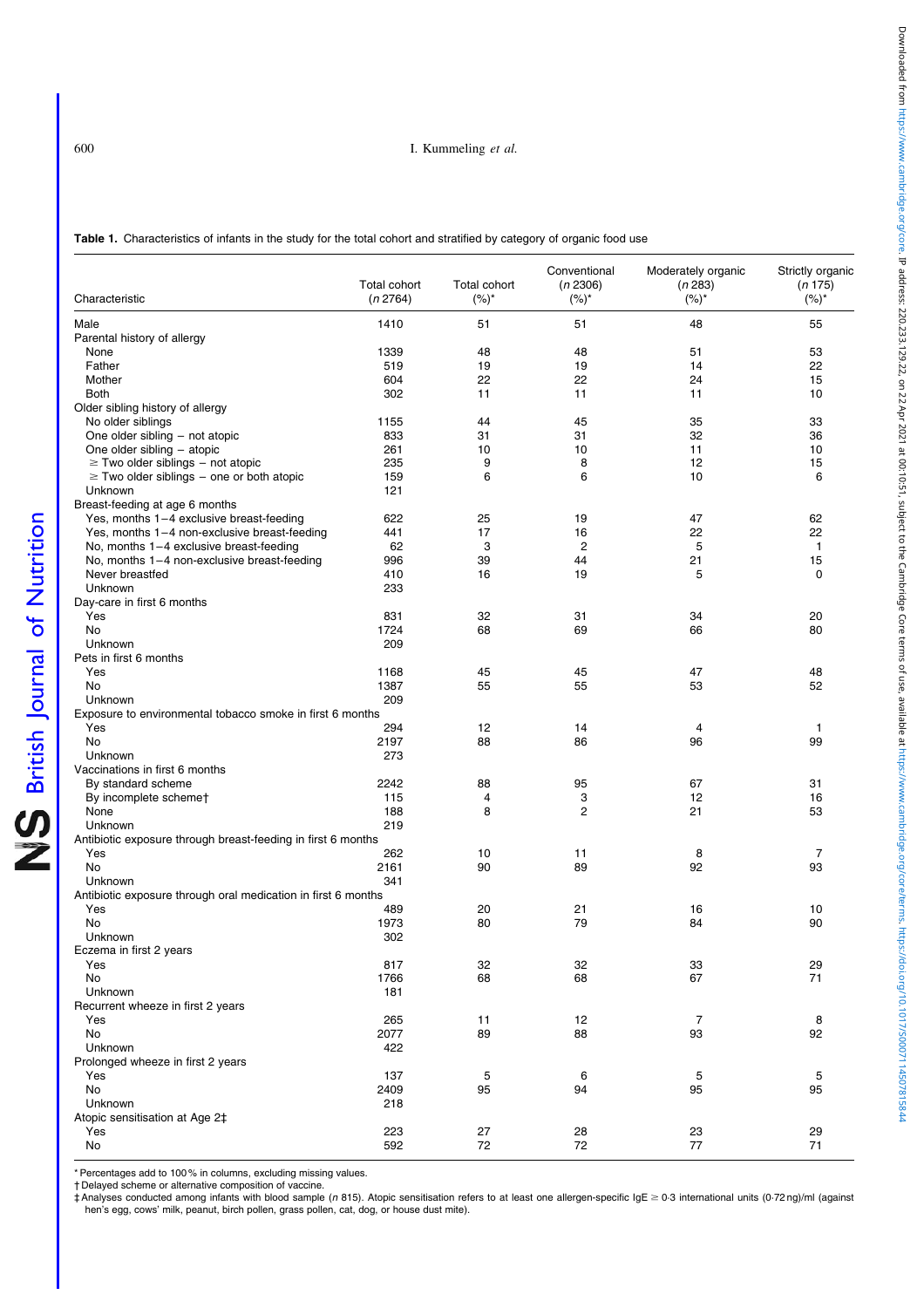atopic sensitisation as a radioallergosorbent test value  $>0.3$  IU/ml for one or more allergens.

## Statistical analysis

Unadjusted associations between organic food consumption and atopic outcomes were examined using logistic regression. Multivariate logistic regression models were fitted to control for potential confounders (sex, maternal education, BMI in infant at age 1 year, parental history of allergy, sibling history of allergy, number of older siblings, breast-feeding, day-care attendance, pets, exposure to environmental tobacco smoke, vaccinations, antibiotic intake through breast-feeding or through oral medication, vegetarian diet), by simultaneously including them in the regression models. Differences in the geometric mean of total IgE levels were evaluated by linear regression analyses, controlling for the same confounders. In the multivariate analyses, we first tested the possibility of interaction between organic food consumption and parental history of atopy. Since none of these interaction terms were statistically significant at the  $\alpha = 0.05$  level they were eliminated from the regression models. Separate analyses of the conventional v. alternative sub-cohort and boys v. girls showed that the key findings were similar within these groups; therefore all infants were combined in the final models. Results are presented as unadjusted and adjusted OR with corresponding 95 % CI.

#### Results

British Journal of Nutrition

NS British Journal of Nutrition

## Study subjects

[Table 1](#page-2-0) shows participants' characteristics and prevalence of eczema, wheeze outcomes and atopic sensitisation at age 2 years. Eczema lifetime prevalence at age 7, 12 and 24 months of age was 18, 23 and 32 % respectively. Lifetime prevalence of wheeze symptoms at age 7, 12 and 24 months of age was 4, 9 and 11 % respectively. Baseline characteristics and prevalence of eczema and wheeze manifestations did not differ between infants with and without blood samples, but the frequency of organic food consumption was slightly higher among infants with blood samples. In the first 2 years of life, 2306 (84 %) of 2764 infants had consumed a diet based on conventional food products, 283 (10 %) consumed a moderately organic diet, and 175 (6 %) consumed a strictly organic diet ([Table 1](#page-2-0)). During pregnancy, 2369 (86 %) of 2764 mothers consumed a diet based on conventional foods, 255 (9 %) consumed a moderately organic diet, and 150 (5 %) consumed a strictly organic diet. Percentages for specific sensitisation in infants with blood samples were 6 % for hen's egg, 19 % for cows' milk, 5 % for peanut, 1 % for birch, 2 % for grass pollen,  $3\%$  for cat,  $2\%$  for dog and  $6\%$  for mite allergens.

# Eczema, wheeze and atopic sensitisation by organic food consumption

Although a trend for an association between organic food consumption and lower eczema risk was observed, this did not reach statistical significance [\(Table 2\)](#page-4-0). The adjusted OR were 0·95 (95 % CI 0·70, 1·28) and 0·76 (95 % CI 0·50, 1·17) for moderately organic food consumption and strict

organic food consumption respectively in comparison with conventional food consumption. No statistically significant associations were observed between organic food consumption and recurrent wheeze (OR 0·51 (95 % CI 0·26, 0·99) and 0·85 (95 % CI 0·35, 2·05) for moderately organic food consumption and strict organic food consumption respectively in comparison with conventional food consumption), prolonged wheeze (OR 0·80 (95 % CI 0·41, 1·55) and 0·97 (95 % CI 0·35, 2·70) for moderately organic food consumption and strict organic food consumption respectively in comparison with conventional food consumption) and atopic sensitisation (OR 0·86 (95 % CI 0·51, 1·45) and 1·45 (0·77, 2·73) for moderately organic food consumption and strict organic food consumption respectively in comparison with conventional food consumption); the latter remained unchanged when using a lower cut-off point for sensitisation (specific  $IgE < 0.13$  IU/ml). The geometric mean of the total serum IgE level at age 2 years was not associated with organic food consumption. We repeated the analyses using information on maternal diet during pregnancy instead of the infants' diet. The adjusted OR changed very little compared with those presented in [Table 2;](#page-4-0) for eczema these were 0·88 (95 % CI 0·58, 1·19) and 0·68 (95 % CI 0·42, 1·12), for recurrent wheeze 0·45 (95 % CI 0·21, 0·89) and 0·79 (95 % CI 0·32, 1·96) and for prolonged wheeze 0·79 (95 % CI 0·33, 1·87) and 0·88 (95 % CI 0·27, 2·83), for moderately and strictly organic diets in comparison with conventional food consumption, respectively.

Finally, we evaluated the isolated effects of each of the following organic foods on atopy outcomes: dairy products, meat, fruit, vegetables and eggs ([Table 3\)](#page-5-0). Consuming organic dairy products was associated with a reduced risk of eczema. The OR for strictly organic dairy products hardly changed if we restricted the analysis to (1) infants who had been consuming dairy products, i.e. excluding infants who never consumed dairy products (n 226; adjusted OR 0·69 (95 % CI 0·48, 1·01)), or (2) infants who had never consumed raw or farm milk, i.e. excluding infants who ever consumed raw or farm milk in the first year (n 52; adjusted OR 0·63 (95 % CI 0·43, 0·93)). Moreover, the OR for strictly organic dairy products remained essentially unchanged, when the analysis was performed using information on the mothers' diet during pregnancy instead of the children's diet (adjusted OR 0·67 (95 % CI 0·46, 0·98), or even when the mothers who avoided dairy products were excluded from the analysis (*n* 40; adjusted OR 0.67 (95%) CI 0·46, 0·99)). No other statistically significant associations were observed.

# Discussion

In the present paper we show that the proportion of organic products within the total diet was neither associated with the development of eczema, nor with recurrent or prolonged wheeze during the first 2 years of life, in a statistically significant way. Furthermore, no relation could be found between the proportion of organic products within the total diet and atopic sensitisation at 2 years of age. However, we did find an association between consuming strictly organic dairy products and a reduced risk of eczema.

To date, we know of only one other study on the health effects of consuming organic food products<sup>22</sup>. This cross-sectional study performed in five European countries showed no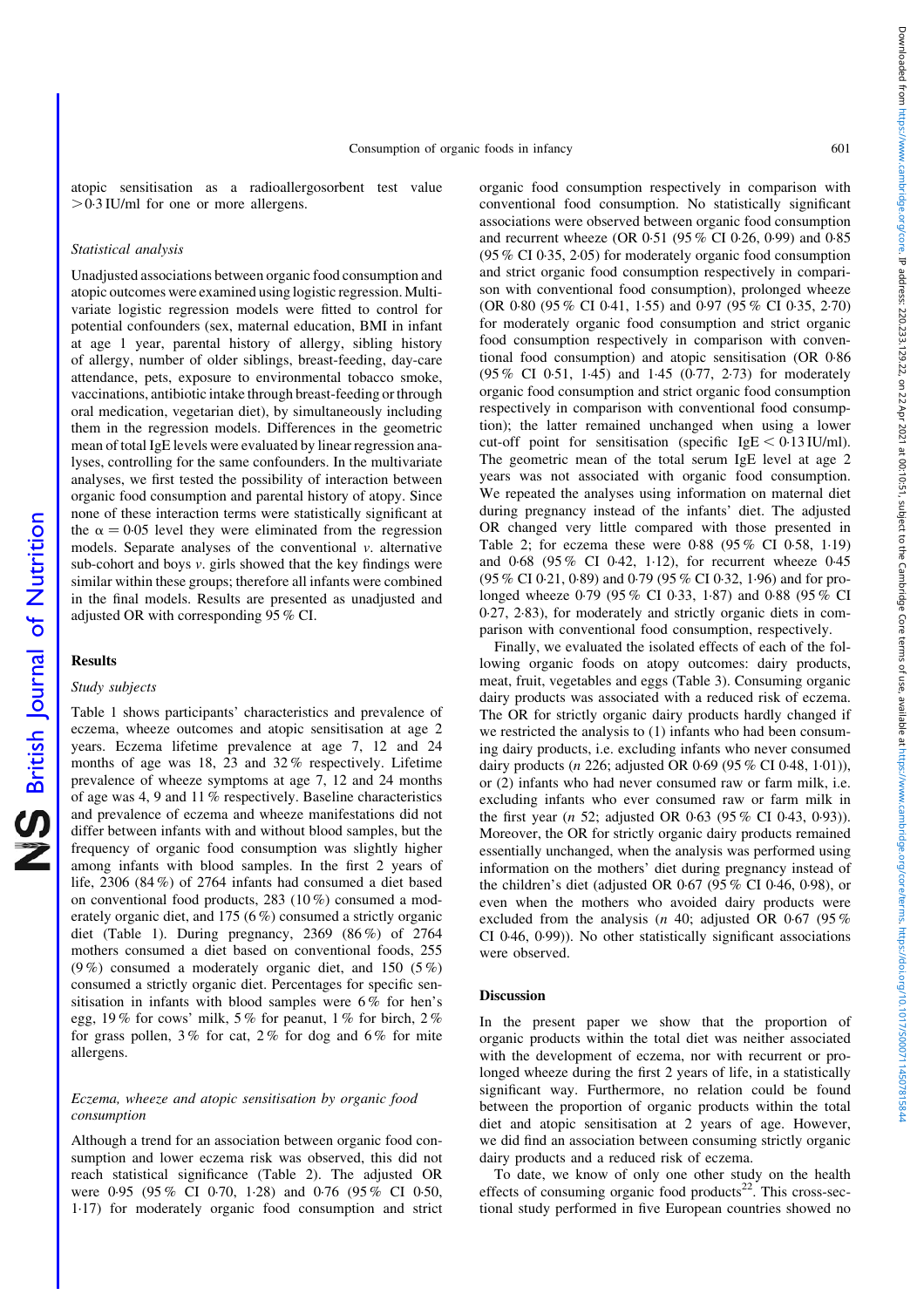Table 2. Associations between infant organic food consumption and eczerna, wheeze and atopic sensitisation (AS) in the first 2 years of life (Odds ratios and 95% confidence intervals)

Associations between infant organic food consumption and eczema, wheeze and atopic sensitisation (AS) in the first 2 years of life (Odds ratios and 95 % confidence intervals)

<span id="page-4-0"></span>

| Category of organic food use                                | Conventional (n 2306) |               | Moderately organic (n 283)                   |              |                                              |                      | Strictly organic (n 175)               |                  |                          |
|-------------------------------------------------------------|-----------------------|---------------|----------------------------------------------|--------------|----------------------------------------------|----------------------|----------------------------------------|------------------|--------------------------|
| utcome                                                      | Reference OR          | Unadjusted OR | 95% CI                                       | Adjusted OR* | 95% CI                                       | <b>Jnadjusted OR</b> | 95 % CI                                | Adjusted OR*     | 95% CI                   |
| Eczema (yes)                                                |                       | 1.05          | 0.80, 1.37                                   | $-95$        | 0.70, 1.28                                   | 89                   | 0.63, 1.25                             | 0.76             | 0.50, 1.17               |
| Recurrent wheeze (yes)                                      | Ş                     | 0.52          | 0.31, 0.86                                   |              |                                              |                      |                                        | 1.85             | 2.05                     |
| Prolonged wheeze (yes)                                      | oo.                   | 0.79          |                                              | 5888         |                                              | 0.74                 |                                        |                  | 2.70                     |
| AS (yes)†                                                   | $rac{6}{1}$           | 0.79          |                                              |              | $0.26, 0.99$<br>$0.41, 1.55$<br>$0.51, 1.45$ | $-08$                | 0.36, 1.15<br>0.34, 1.62<br>0.66, 1.78 | 1.45             | 2.73                     |
|                                                             | oo<br>-               | 0.51          | $0.43, 1.45$<br>$0.49, 1.25$<br>$0.18, 1.46$ | 0.76         |                                              | 0.70                 |                                        | $-64$            | 5.71<br>8.8778           |
| AS against hen's egg (yes)†<br>AS against cows' milk (yes)† | <u>ခဲ့</u>            | 0.81          | 1.18<br>0.38,                                |              | $0.24, 2.33$<br>$0.42, 1.51$                 | $\frac{5}{2}$        | $0.24, 2.01$<br>$0.70, 2.09$           |                  |                          |
| AS against groundnut (yes)t                                 | S.                    | $0 - 4$       | 1.35<br>$\frac{1}{2}$                        | 0.55         | 0.15, 1.99                                   | 0.37                 | 0.09, 1.57                             | $1.49$<br>$0.51$ | 0.73, 3.03<br>0.10, 2.69 |

tobacco smoke, vaccinations, antibiotic exposure through oral medication and through breast milk, and vegetarian diet.<br>Analyses conducted among infants with a blood sample (n 815). AS refers to least one allergen-specific r Analyses conducted among infants with a blood sample (n815). AS refers to least to least one allergen-specific igE ≥ 0.3 international units (0.72 ng/ml against hen's egg, cows' milk, groundnut, birch pollen, grass poll tobacco smoke, vaccinations, antibiotic exposure through oral medication and through breast milk, and vegetarian diet.

dust mite. dust mite

difference in atopic outcomes in 5–13-year-old children who had been divided in three groups according to the origin of the corresponding diet: (1) conventional, (2) biodynamic, (3) or a mixture of conventional, biodynamic and organic foods. Since the latter group consumed foods from a mixture of production methods, the isolated effect of organic foods could not be assessed. In contrast, the present study is prospective, and comprises a population that strongly differs in the use of conventional and organic products due to the specific recruitment of participants. Children from conventionally eating mothers might be given organic foods because of the atopy symptoms that they had early in life (reverse causation). Organic food consumption by mothers was strongly correlated with organic food consumption by infants. The availability of information on organic food consumption by pregnant mothers (as proxy for the postnatal infants' diet) therefore gave us the opportunity to investigate an exposure that had preceded the outcome. This enabled us to exclude the possibility of bias in the associations found for infants. With the present data we cannot disentangle the potential influence from the mothers' and the infants' organic diet, because these were highly correlated. Therefore we cannot exclude the possibility that the lower risk of eczema in children who used organic dairy products was actually due to a high consumption of organic dairy products by the mother, conferring protection already starting in the intra-uterine period and during lactation. Interestingly we found that mothers with a high proportion of dairy intake from organic origin had higher levels of rumenic and transvaccenic acids in their breast milk<sup>23</sup>.

The fact that we extensively adjusted for potential confounders such as vaccinations, use of antibiotics, breast-feeding duration and exclusivity, and BMI makes it highly unlikely that the observed associations are biased by an association between organic dieting and other healthy lifestyle characteristics.

Atopic outcomes such as infant eczema and wheeze may be fairly unspecific for infants aged 2 years<sup>24</sup>, and therefore subject to misclassification. Although not likely, we cannot completely disregard the possibility that parents who choose organic foods may report atopic symptoms differently from the other parents as they may be more health conscious. This would, however, tend to lead to over-reporting rather than underreporting in the organic-eating families, and therefore further strengthens the result for organic dairy consumption and eczema; nevertheless we cannot rule out that this differential reporting may have masked true effects of other organic food products on eczema (or organic food use as a whole) and effects on wheeze.

Eczema and wheeze at age 2 years may be weak indicators of an atopic development such as allergic asthma<sup>25,26</sup>. Specific IgE or total serum IgE levels at this age are also only weakly associated with atopic symptoms<sup>27</sup>. Therefore, clinical symptoms and atopic sensitisation were evaluated as separate outcomes. The definitions of eczema and recurrent wheeze were based on questions adapted from The International Study of Asthma and Allergies in Childhood questionnaires $3.18$  and included generally accepted characteristics, such as a chronically relapsing course and an itchy rash. Although we found a beneficial effect of the consumption of organic dairy products on the development of eczema, we must be aware that organic dairy products in the present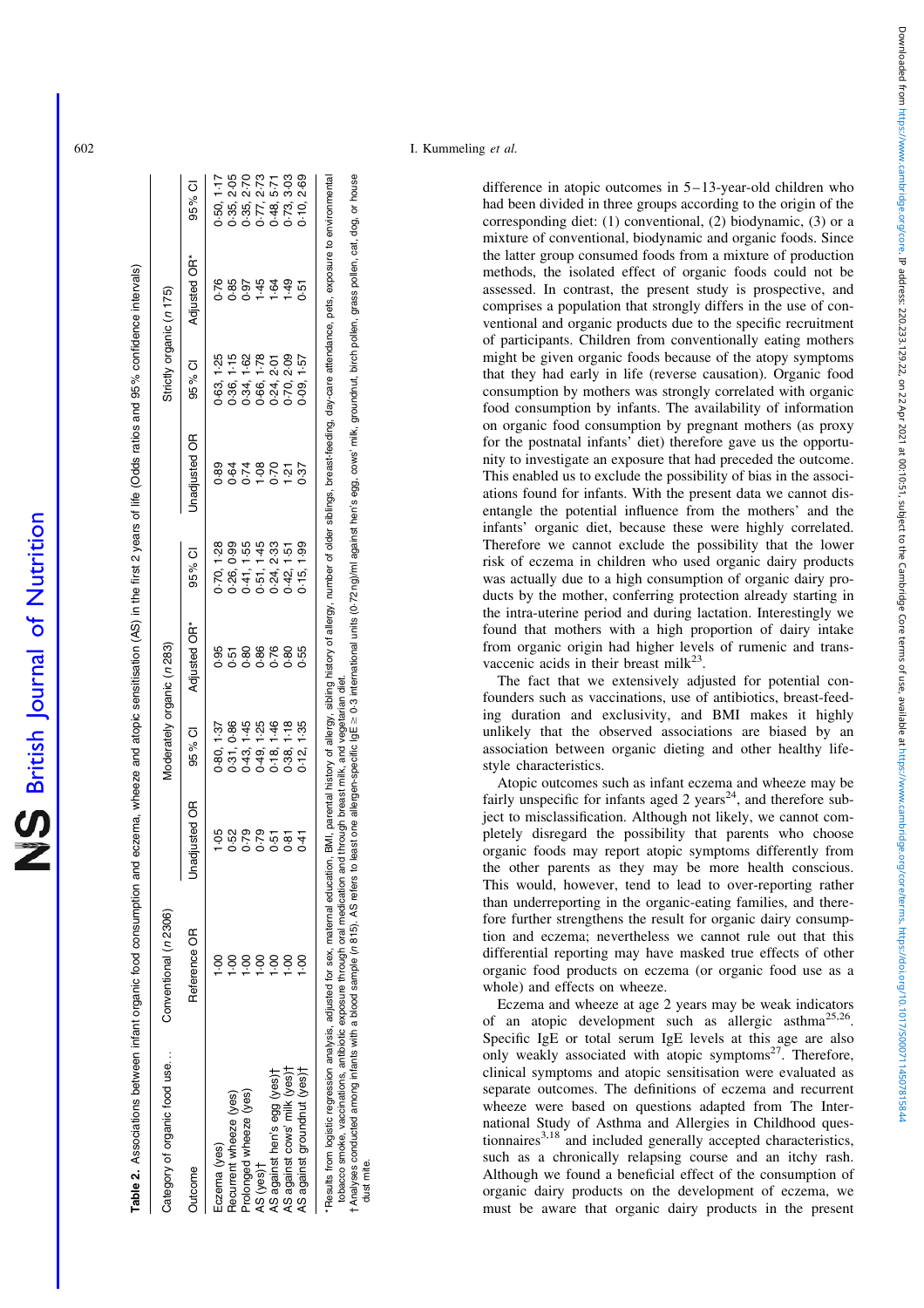<span id="page-5-0"></span>

| Category of organic food use |      | Conventional (reference)     |               |                                   | Moderately organic |                |            |                |                 | Strictly organic |                     |            |
|------------------------------|------|------------------------------|---------------|-----------------------------------|--------------------|----------------|------------|----------------|-----------------|------------------|---------------------|------------|
| Food                         |      | n Unadjusted and adjusted OR |               | Unadjusted OR 95% CI Adjusted OR* |                    |                | 95% CI     |                | n Unadjusted OR |                  | 95% CI Adjusted OR* | 95% CI     |
| Dairy products               | 1919 |                              | $\frac{8}{1}$ | $\frac{8}{1}$                     | 0.68, 1.53         | $\frac{6}{20}$ | 0.58, 1.39 | 234            | 0.77            | 0.56, 1.04       | 0.64†               | 0.44, 0.93 |
| <b>Meat</b>                  | 2116 | Ş                            | 153           | $\frac{10}{11}$                   | 0.77, 1.56         | 0.92           | 0.63, 1.34 | $\frac{18}{2}$ | 0.82            | 0.58, 1.15       |                     | 0.48, 1.05 |
| Fruit                        | 2167 | $\frac{1}{2}$                | $\frac{8}{3}$ | 0.95                              | 0.67, 1.35         | 0.89           | 0.61, 1.29 | $\frac{8}{3}$  | 5.0             | 0-62, 1-33       | $0.71$ #            | 0.50, 1.23 |
| Vegetables                   | 2080 | $rac{1}{2}$                  | 202           | $-06$                             | 0.78, 1.44         | 0.99           | 0.71, 1.38 | 83             | 0.91            | 3.65, 1.27       | 0.79                | 0.53, 1.17 |
| Eggs                         | 1836 | oo<br>-                      | 168           | $rac{1}{4}$                       | $-07, 2.07$        | $1.40$ §       | 0.98, 1.99 | 315            | 10 <sub>1</sub> | 0-82, 1-93       | 1.03                | 0.76, 1.38 |

 $\dagger$  P $=$  0.02.  $\ddagger$  P=0.10.  $\S P = 0.06$ .

study were always used in the context of an organic diet and not as an isolated product group within a conventional diet. It is therefore uncertain whether this finding represents a true association, and should be interpreted with some caution until it can be confirmed.

The mechanism by which organic dairy product consumption protects against the development of eczema is unknown. Dietary studies have indicated that raw (unpasteurised) or farm milk was associated with a protective effect against the development of atopic manifestations<sup>28-30</sup>. However, when we repeated our analyses with raw and farm milk consumers excluded, the protective effect of organic dairy product consumption remained unchanged. Similarly to raw milk $31$ , organic dairy products can also contain more gram-negative bacteria and higher levels of the corresponding lipopolysaccharide than conventional, pasteurised dairy products. Therefore, one could hypothesise that the protective factor associated with the consumption of organic dairy products could be the ingestion of non-infectious microbial components with a possible effect on gut immunity development.

It has been hypothesised that  $n-3$  long-chain PUFA have anti-inflammatory properties and can contribute to the maintenance of the skin barrier, due to the observation that  $n-3$ fatty acids in maternal milk influence the risk of non-atopic eczema and asthma in infants, but not the risk of atopic sensitisation<sup>14,15</sup>. It has been shown that the levels of  $n-3$  PUFA and conjugated linoleic acid are substantially higher in cows' milk from organic producers than from conventional producers<sup>11,12,32</sup>. In the Netherlands, cows' milk from organic and  $\mu$ <sup>2</sup>. In the Netherlands, cows' milk from organic and conventional farms differed twofold in n-3 level (mean 10·6 v. 4·9 mg/g milk fat), whereas conjugated linoleic acid levels differed less (mean 6.3 v. 5.1 mg/g)<sup>32</sup>. In Germany, levels of conjugated linoleic acid were found to vary between 0·26 and 1·14 % of total milk fat methyl esters depending on season and production methods (intensive  $v$ . ecological)<sup>11</sup> .

In our most recent studies, we have reported that human breast milk of mothers consuming mainly organic dairy products contains higher levels of conjugated linoleic acid and trans-vaccenic acid compared with the milk of mothers who consume conventional dairy products<sup>23</sup>. In the Netherlands, the main sources of conjugated linoleic acid are of dairy origin<sup>33</sup>. Dietary studies have indicated that margarine intake was linked to an increased risk of atopic diseases  $34-36$ , while butter consumption and use of full-cream milk led to a decreased risk of developing these diseases  $37-39$ . In the present study no discrimination was performed between a dairy diet comprising full-cream milk and one containing semiskimmed milk, or between a margarine- v. a butter-based diet. We speculate that a high intake of  $n-3$  fatty acids and/or conjugated linoleic acid from organic dairy products by the child is protective against eczema (independent of atopy), and that also the mother's intake of these fatty acids during pregnancy and lactation contributes to this protection.

In summary, the present prospective birth cohort study suggests that the consumption of organic dairy products, within the context of an organic diet, is associated with the development of eczema. Further studies to substantiate these results using more detailed and quantitative information are warranted. Information on the nutritional and non-nutritional composition of organic dairy products in relation to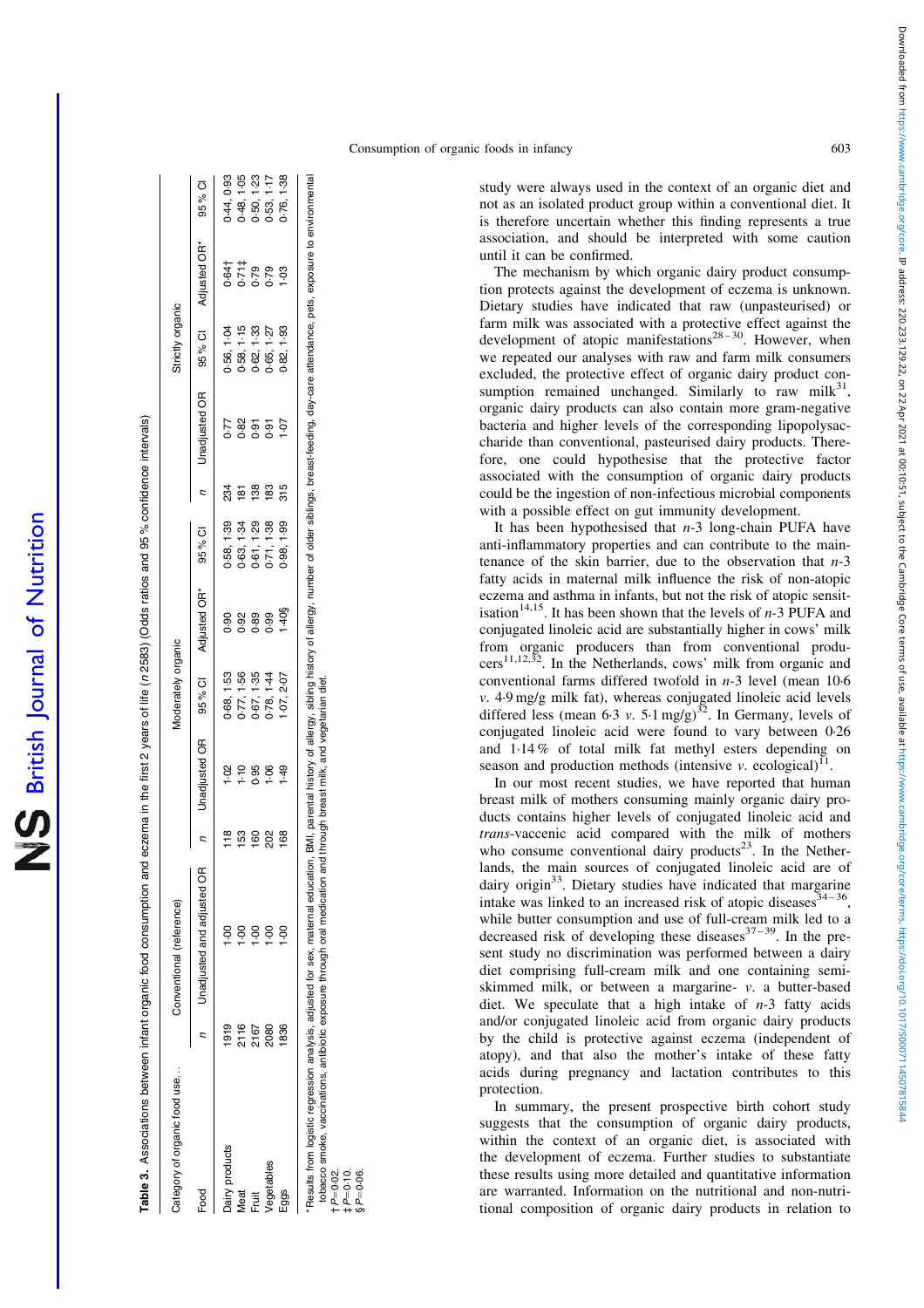604 I. Kummeling et al.

the development of eczema, separately from atopic disease, would also be valuable.

# Acknowledgements

Dr A. P. Simões-Wüst and Dr R. Hooper are gratefully acknowledged for critically reading and helping to edit the manuscript. We would also like to thank all the parents and infants who participated in the present study.

## References

- 1. Maziak W, Behrens T, Brasky TM, Duhme H, Rzehak P, Weiland SK & Keil U (2003) Are asthma and allergies in children and adolescents increasing? Results from ISAAC phase I and phase III surveys in Munster. Germany. Allergy 58, 572 –579.
- 2. Beasley R, Crane J, Lai CK & Pearce N (2000) Prevalence and etiology of asthma. J Allergy Clin Immunol 105, S466–S472.
- 3. The International Study of Asthma and Allergies in Childhood (ISAAC) Steering Committee (1998) Worldwide variation in prevalence of symptoms of asthma, allergic rhinoconjunctivitis, and atopic eczema: ISAAC. Lancet 351, 1225-1232.
- 4. Alm JS, Swartz J, Lilja G, Scheynius A & Pershagen G (1999) Atopy in children of families with an anthroposophic lifestyle. Lancet 353, 1485-1488.
- 5. Alfven T, Braun-Fahrlander C, Brunekreef B, et al. (2006) Allergic diseases and atopic sensitization in children related to farming and anthroposophic lifestyle – the PARSIFAL study. Allergy **61**, 414-421.
- 6. Magnusson MK, Arvola A, Hursti UK, Aberg L & Sjoden PO (2003) Choice of organic foods is related to perceived consequences for human health and to environmentally friendly behaviour. Appetite 40, 109-117.
- 7. Lockie S, Lyons K, Lawrence G & Grise J (2004) Choosing organics: a path analysis of factors underlying the selection of organic food among Australian consumers. Appetite 43,  $135 - 146$ .
- 8. Williams PR & Hammitt JK (2001) Perceived risks of conventional and organic produce: pesticides, pathogens, and natural toxins. Risk Anal 21, 319-330.
- 9. Mäder P, Fliessbach A, Dubois D, Gunst L, Fried P & Niggli U (2002) Soil fertility and biodiversity in organic farming. Science 296, 1694 – 1697.
- 10. Williams CM (2002) Nutritional quality of organic food: shades of grey or shades of green? *Proc Nutr Soc* 61, 19–24.
- 11. Jahreis G, Fritsche J & Steinhart H (1997) Conjugated linoleic acid in milk fat: high variation depending on production system. Nutr Res 17, 1479– 1484.
- 12. Bergamo P, Fedele E, Iannibelli L & Marzillo G (2003) Fatsoluble vitamin contents and fatty acid composition in organic and conventional Italian dairy products. Food Chem 82, 625 –631.
- 13. Litonjua AA, Rias-Shiman SL, Ly NP, Tantisira KG, Rich-Edwards JW, Camagro CA, Weiss ST, Gillman MW & Gold DR (2006) Maternal antioxidant intake in pregnancy and wheezing illnesses in children at 2 y of age. Am J Clin Nutr 84, 903 –911.
- 14. Wijga AH, van Houwelingen AC, Kerkhof M, Tabak C, de Jongste JC, Gerritsen J, Neijens HJ, Boshuizen HC & Brunekreef B (2006) Breast milk fatty acids and allergic disease in preschool children: the Prevention and Incidence of Asthma and Mite Allergy birth cohort study. J Allergy Clin Immunol 117,  $440 - 447.$
- 15. Oddy WH, Pal S, Kusel MM, et al. (2006) Atopy, eczema and breast milk fatty acids in a high-risk cohort of children followed from birth to 5 yr. Pediatr Allergy Immunol 17,  $4 - 15$ .
- 16. Kummeling I, Thijs C, Penders J, et al. (2005) Etiology of atopy in infancy: the KOALA Birth Cohort Study. Pediatr Allergy Immunol 16, 679 – 684.
- 17. Bastiaanssen JM, de Bie RA, Bastiaenen CH, Heuts A, Kroese ME, Essed GG & van den Brandt PA (2005) Etiology and prognosis of pregnancy-related pelvic girdle pain; design of a longitudinal study. BMC Public Health 5,  $1-8$ .
- 18. Asher MI, Keil U, Anderson HR, et al. (1995) The International Study of Asthma and Allergies in Childhood (ISAAC): rationale and methods. Eur Respir J 8, 483 – 491.
- 19. Stallman PJ & Aalberse RC (1977) Estimation of basophilbound IgE by quantitative immunofluorescence microscopy. Int Arch Allergy Appl Immunol 54, 9– 18.
- 20. Akkerdaas JH, Wensing M, Asero R, Fernandez Rivas M, Knulst AC, Bolhaar S, Hefle SL, Aalberse RC & van Ree R (2005) IgE binding to pepsin-digested food extracts. Int Arch Allergy Immunol 138, 203-208.
- 21. Schuurman J, Perdok GJ, Lourens TE, Parren PW, Chapman MD & Aalberse RC (1997) Production of a mouse/human chimeric IgE monoclonal antibody to the house dust mite allergen Der p 2 and its use for the absolute quantification of allergen-specific IgE. J Allergy Clin Immunol 99, 545 – 550.
- 22. Floistrup H, Swartz J, Bergstrom A, et al. (2006) Allergic disease and sensitisation in Steiner school children. J Allergy Clin Immunol 117, 59 –66.
- 23. Rist L, Mueller A, Barthel C, et al. (2007) Influence of organic diet on the amount of conjugated linoleic acids in breast milk of lactating women in the Netherlands. Br J Nutr 97, 735 – 743.
- 24. Koopman LP, Brunekreef B, de Jongste JC & Neijens HJ (2001) Definition of respiratory symptoms and disease in early childhood in large prospective birth cohort studies that predict the development of asthma. Pediatr Allergy Immunol 12, 118 – 124.
- 25. Illi S, von Mutius E, Lau S, Nickel R, Gruber C, Niggemann B & Wahn U (2004) The natural course of atopic dermatitis from birth to age 7 years and the association with asthma. J Allergy Clin Immunol 113, 925-931.
- 26. Henderson J, North K, Griffiths M, Harvey I & Golding J (1999) Pertussis vaccination and wheezing illnesses in young children: prospective cohort study. The Longitudinal Study of Pregnancy and Childhood Team. BMJ 318, 1173-1176.
- 27. Kusel MM, Holt PG, de Klerk N & Sly PD (2005) Support for 2 variants of eczema. J Allergy Clin Immunol 116, 1067-1072.
- 28. Riedler J, Braun-Fahrländer C, Eder W, Schreuer M, Waser M, Maisch S, Carr D, Schierl R, Nowak D & von Mutius E (2001) Exposure to farming in early life and development of asthma and allergy: a cross-sectional survey. Lancet 358, 1129 –1133.
- 29. Wickens K, Lane JM, Fitzharris P, Siebers R, Riley G, Douwes J, Smith T & Crane J (2002) Farm residence and exposures and the risk of allergic diseases in New Zealand children. Allergy 57, 1171 –1179.
- 30. Perkin MR & Strachan DP (2006) Which aspects of the farming lifestyle explain the inverse association with childhood allergy? J Allergy Clin Immunol 117, 1374–1381.
- 31. Suhren G, Hesselbarth H, Heeschen W & Sudi J (1986) Evaluation of the lipopolysaccharide (LPS) content as determined by the limulus test in milk and milk products II: raw milk and influences of technological procedures. Milhwissenschaft 41, 156–160.
- 32. Adriaansen-Tennekes R, Bloksma J, Huber MAS, Baars T, de Wit J & Baars EW (2005) Biologische Producten en Gezondheid. Resultaten Melkonderzoek (Organic Products and Health.